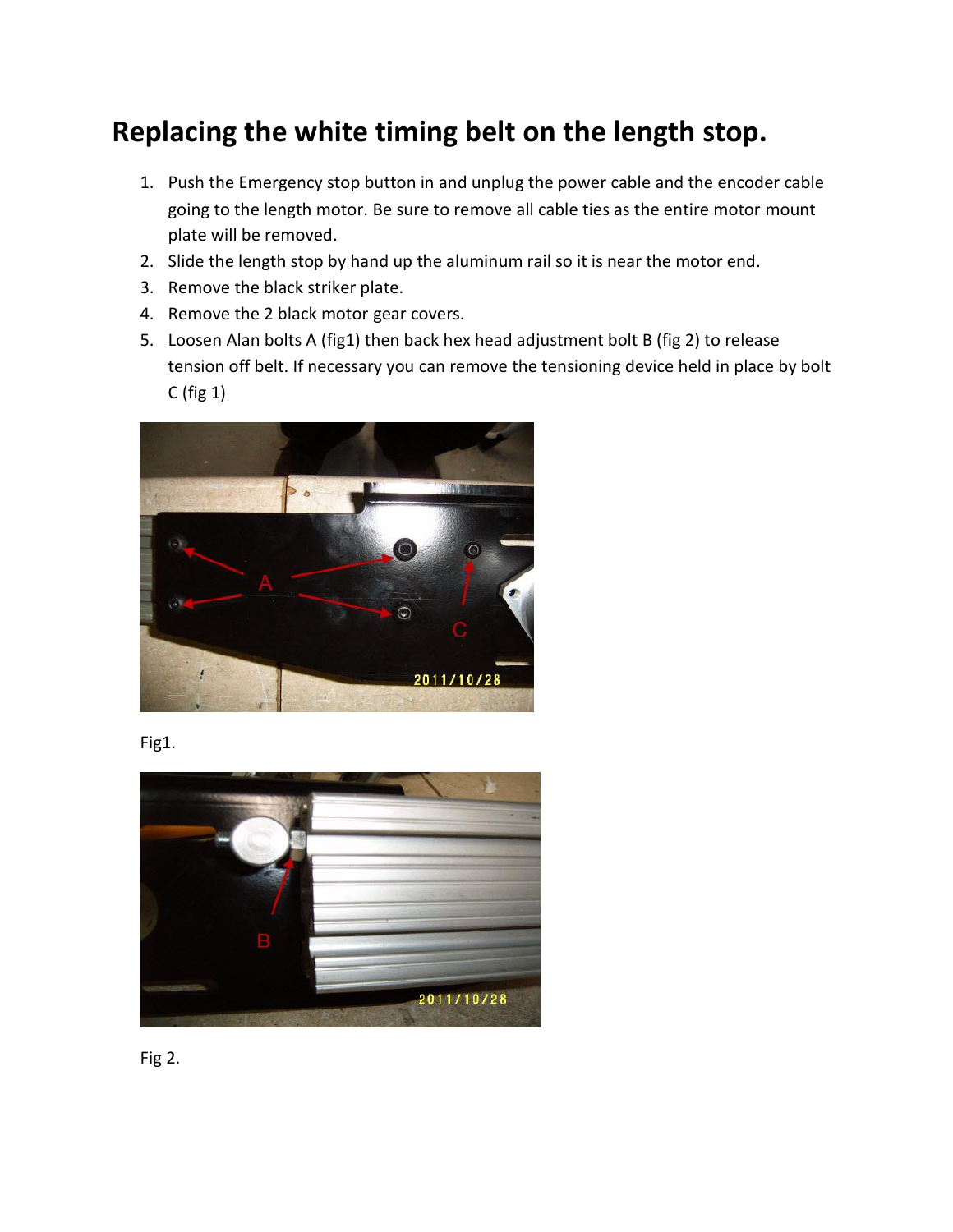6. Loosen the bolts on the 4 closest brackets to the motor this will allow you to push the aluminum fence away from the conveyors and get underneath the slider to remove the bolts for the belt clamp/clamps and the cable. (Fig 3 and 4)



Fig 3.



Fig 4.

- 7. Slide the carriage and the complete motor mount bracket off the end of the rail.
- 8. Remove the idler pulley cover from the saw end of the rail, then remove the belt and cable from the rail.
- 9. The belt will need to have 2 holes drilled in it, to allow the bolts to go through the sandwich plate that holds the belt and cable together. Use the sandwich plate as a stencil for these holes. Be careful while drilling the belt as it will tend to catch on the drill bit.
- 10. Bolt cable and belt back together, then feed the cable back through the rail from the motor end, pass over the idler pulley and feed the belt in to the rail from the motor end.